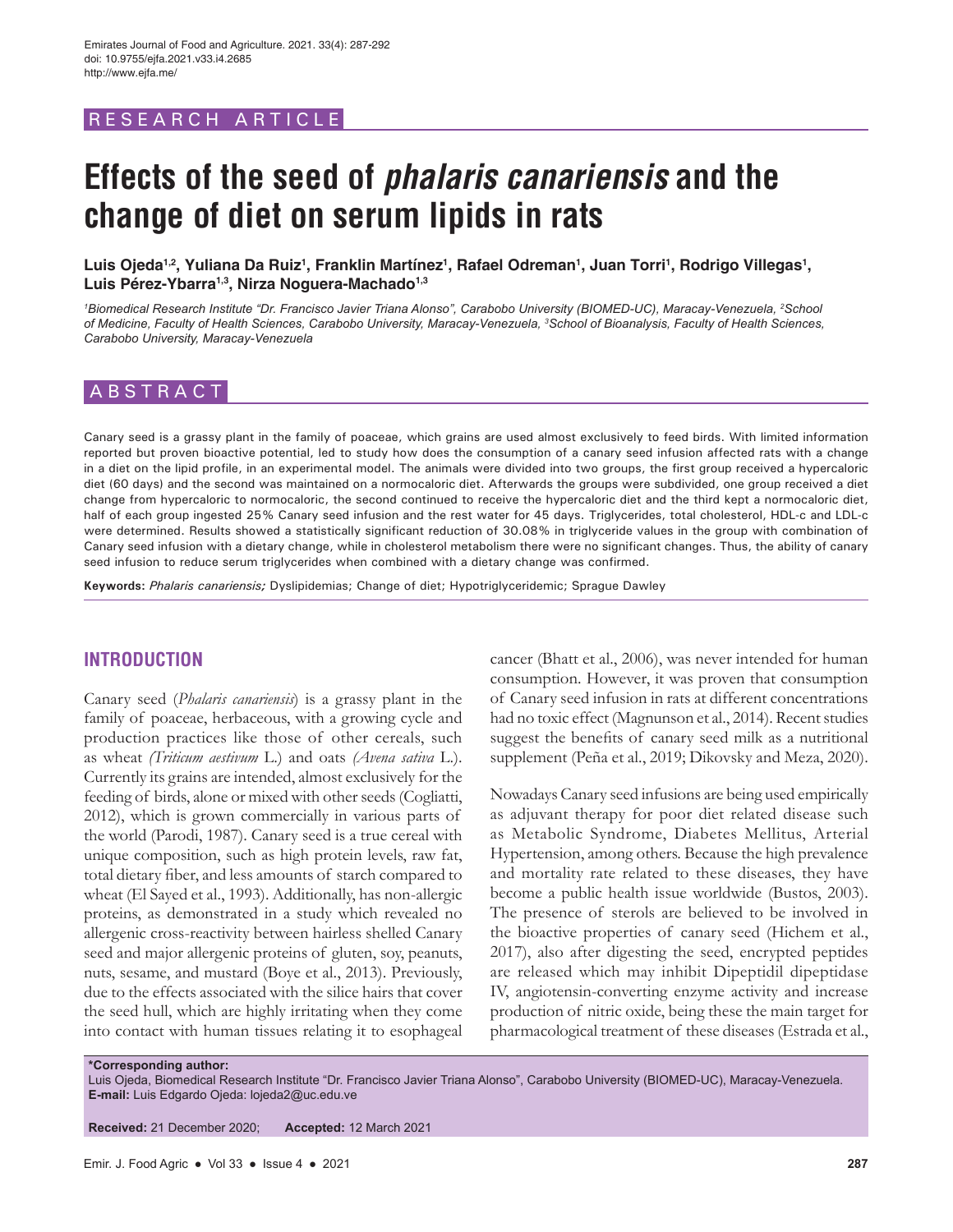2013; Valverde et al., 2017; Urbizo-Reyes et al., 2021). By the decreasing in neutrophil affluence and the production of inflammatory cytokines gives canary seed its antiinflammatory properties (Madrigals and Perez, 2015), also the antioxidant effect attributed to the abundant content of diterpenes, which can protect against oxidative stress and liver damage (Novas et al., 2004; Perez and Madrigales, 2015). Studies have shown that a canary seed aqueous extract possesses a Hypoglycemic as well as a non-toxic effect based on histopathological analyses (Reinoso, 2012). In 2015 Perez et al; Studied the effect of canary seed extract on obese mice, finding that the extract efficiently decreased serum glucose by reducing the insulin resistance.

Information regarding the bioactive effects of cereals such as *Glycine max* (Ponnusha et al., 2011), *Avena sativa* (Ahmad et al., 2014) and *Linum usitatissimum* (Ojeda et al., 2017), is widely reported whereas of Canary seed (*Phalaris canariensis*) scant studies has been performed. Due to the scarce scientific literature available about the health benefits of the consumption of canary seed nutraceutical components, it was proposed in this study to evaluate the effect of this cereal infusion on the rat lipid metabolism under different dietary conditions.

# **MATERIALS AND METHODS**

#### **Ethical considerations**

The work was approved by the Standing Committee on Bioethics and Biosecurity of the University of Carabobo (CPBB-UC) and was developed at the Institute of Biomedical Research "Francisco Javier Triana Alonso" of the University of Carabobo, Maracay-Venezuela.

The used Canary seed dry, was purchased from a commercial establishment in the area. The methodology proposed by Reinoso (2012), was used to prepare the infusion (Fig. 2-A).

#### **Experimentation animals**

Rats of the Sprague Dawley strain aged between 9 and 10 weeks, with an average weight of 250 g, female and nonblood, were used, obtained from the central biotherium of the Universidad Centro Occidental Lisandro Alvarado (UCLA) located in Barquisimeto-Venezuela. The animals were kept inside the laboratory in separate metal cages, at a constant temperature of 25°C (Figs. 2-B y C).

#### **Experimental design**

As the objective of the study was to assess the effect of a bird seed infusion under different conditions, three possible scenarios were simulated. The mice were divided into two groups, one group received a normo caloric diet (DNC) and the second received a hyper caloric diet supplemented with 1% powdered cholesterol (DHC), this phase lasted 60 days. Thereafter, the DNC group was divided into two subgroups of five mice each, one received the birdseed infusion and the other did not. The DHC group was separated into two subgroups, the first continued to receive the hyper caloric



**Fig 1.** Phase of the study. For 60 days the HCD group, NCD and HCD-N received different diets subsequently subdivided and some received 25% canary seed, others only received a diet change and one subgroup received the most canary seed diet change to 25%, for a period of 45 days.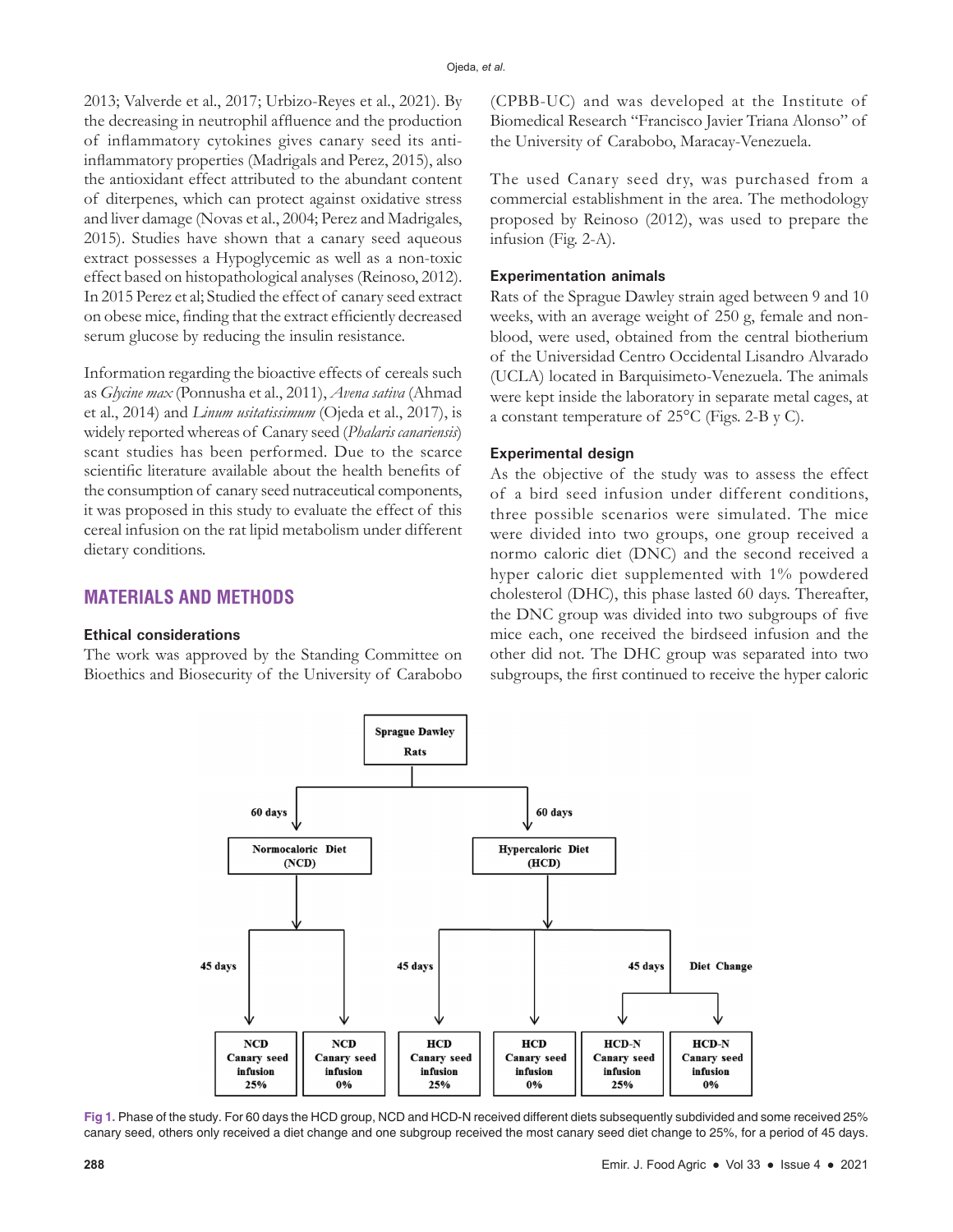

**Fig 2.** Images collected during the study. A) Canary seed infusion obtained from cereal. B) Organization of the rats for the experimental design and C) Sprague Dawley rats before sampling.

diet, but five mice received the infusion of birdseed, and the others were given only water. The other group received a diet change to norm caloric (DHC-N), but five mice received the birdseed infusion and the other water. The birdseed infusion was provided *Add libitum*  for 45 days (figure 2-B). These three probable conditions were proposed to know the effect of the infusion consumption on three possible scenarios, healthy individuals (DNCs), individuals with dyslipidemias without dietary change (DHC) and dyslipidemia and diet change (DHC-N). The experimental scheme is shown in the following diagram.

For this stage, six treatments were considered in a factorial arrangement 3x2, with three diets: NCD, HCD, and HCD-N and two levels of canary seed infusion: 0 and 25%, applied to five rats each.

#### **Biochemical determinations**

Blood samples were collected from the animals using the methodology proposed by Alarcon-Corredor *et al.* (2011). The determination of triglycerides, cholesterol, HDL-c and LDL-c was carried out using commercially available reagents obtained in the locality, following the manufacturer's instructions. Measurements were made on a BECKMAN brand spectrophotometer.

#### **Statistical analysis**

A test was conducted in accordance with factorial treatments 2x3 with five repetitions under a completely randomized design. The first factor (Canary seed), consisted of canary seed infusion supplementation from day 46 to day 105, and presented two levels: with supplementation and without supplementation. The second factor (Diet), presented three levels: normocaloric diet for 105 days, hypercaloric diet for 105 days, and change of diet, with hypercaloric diet for the first 45 days, and normocaloric for the remaining 60 days. At the end of the trial, serum concentrations (mg/dL) of triglycerides, total cholesterol, HDL-c and LDL-c were measured.

The normality of the residuals was tested using the Ryan-Joiner test, and the homoscedasticity of the variances of the treatments with the Levene test. The Variance Analysis (ANOVA) was applied to check for differences in the factors included in the model. Multiple comparison tests for the main effects (Canary seed and Diet) were performed using Tukey's honestly significant difference test. The Canary seed\*Diet interaction was analyzed graphically. The significance level was set at 5%, so a result was considered statistically significant if p≤0.05. The data was processed using the Minitab 18.0 statistical program for Windows.

# **RESULTS AND DISCUSSION**

In all of the parameters evaluated, the Ryan-Joiner normality test shown that the residues were normally distributed (0,976  $\leq$  RJ  $\leq$  0,992; p>0,100) and the Levene test indicated that the treatments were homoscedastic  $(0.504 \le p \le 0.745)$ , so the data were analyzed without the need for transformations on them.

#### **Triglycerides**

The ANOVA indicated that there were statistically significant differences in the serum concentration of triglycerides when it was classified by canary seed supplementation ( $F=8.73$ ;  $p=0.007$ ) and type of diet received ( $F=9.68$ ;  $p=0.001$ ); In addition, the canary seed\*Diet interaction also showed statistically significant differences (F=5.16; 0.014), and the effect of the different types of consumption is observed (Fig. 3).

Regarding to the Canary seed supplementation, the Tukey mean comparison test has shown that the serum triglyceride concentration was higher in rats that did not receive canary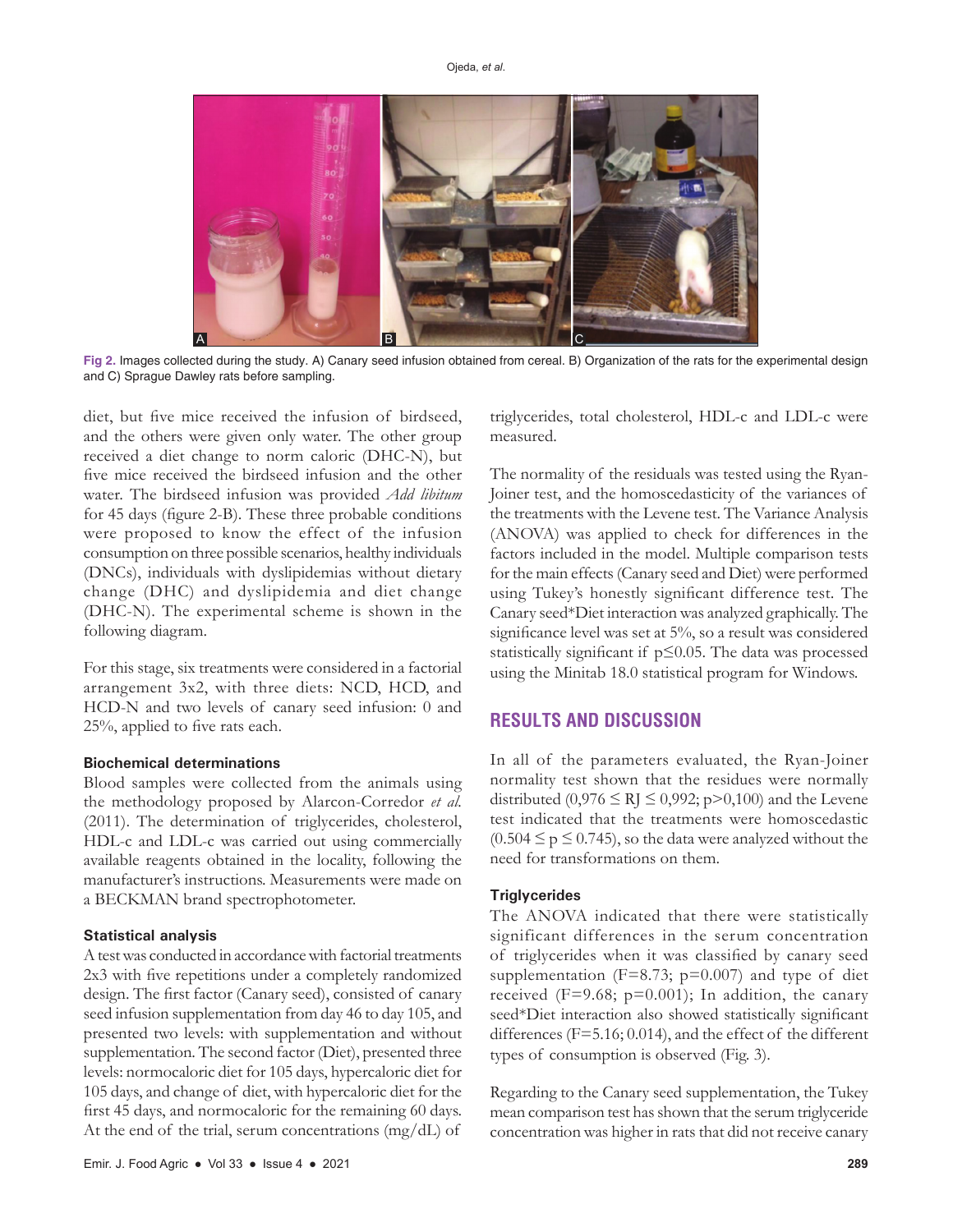

**Fig 3.** Graph of the Canary seed\*Diet interaction for serum triglyceride levels [mg/dL].

seed supplementation (80.29  $\pm$  3.38 mg/dL) compared to the group receiving the canary seed supplement at 25%  $(69.72 \pm 3.61 \text{ mg/dL})$ , and for the applied diets, indicated that rats that only received hypercaloric diet had a higher serum triglyceride concentration (85.85  $\pm$  3.22 mg/dL) to those who received only normocaloric diet (71.73  $\pm$ 3.59 mg/dL) and dietary change (67.43  $\pm$  4.75 mg/dL), in addition, the latter two diets had a homogeneous response to each other (Table 1).

Regarding to the Canary seed\*Diet interaction, in Fig. 1, it can be seen that rats that received hypercaloric diet had the highest levels of triglycerides, although these levels were lower in those who received canary seed supplementation; in addition, rats receiving a normocaloric diet showed similar behavior in both groups, those receiving and those who did not receive canary seed supplementation; Finally, rats that received a diet change showed a much lower triglyceride level in those who received canary seed supplementation, suggesting that the change in diet favors the Hypolipidemic effect of canary seed infusion.

With regard to the hypotriglyceridemic effect observed in this study for rats receiving the change in diet and canary seed (30.08%), it coincides with that obtained by Pérez et al., (2014), who observed a 32% decrease in plasma triglyceride levels, in rats fed a high-fat diet who received 10 weeks of treatment with a Methanol extract from *P. canariensis* and the Rodriguez and Del Aguila, (2015), who achieved a 15.95% reduction in serum triglycerides in Holtzmann rats, which consumed the infusion of canary seed for 30 days

This observed hypotriglyceridemic effect can be caused by the components of this cereal. The canary seed has

| Table 1: Arithmetic means and homogeneous Tukey                        |
|------------------------------------------------------------------------|
| mean groups for serum triglyceride concentration (mg/dL)               |
| classified by canary seed supplementation and type of diet<br>received |
|                                                                        |

|              |            | <b>Canary Seed</b><br>25% |           | <b>Triglycerides</b> |
|--------------|------------|---------------------------|-----------|----------------------|
|              |            | <b>YES</b>                | <b>NO</b> | (mg/dL)              |
| Type of diet | DCH-N      |                           | X         | 79.72 <sup>A</sup>   |
| received     | DCH-N      | X                         |           | $55.14^{B}$          |
|              | <b>NCD</b> |                           | X         | 69.94 <sup>A</sup>   |
|              | <b>NCD</b> | X                         |           | 73.50 <sup>A</sup>   |
|              | <b>HCD</b> |                           | X         | 91.18 <sup>A</sup>   |
|              | <b>HCD</b> | x                         |           | 80.55 <sup>A</sup>   |

Levels within factors with Tukey groups with the same representative letter do not present statistically significant differences to 5%.

in its composition a variety of lipids in representative concentrations (Ben Salah et al., 2017). These include monosaturated (oleic) and polyunsaturated fatty acids (linoleic and linolenic) from the  $\omega$  family. The presence of these acids may be responsible for the decrease in serum triglycerides observed in this study (see Table 1). Numerous studies have shown the hypotriglyceridemic effect of  $\omega$ -3 on the metabolism of triglycerides, inhibiting lipogenesis, favoring β-oxidation, increasing the degradation of apo-B and increasing the activity of lipoprotein lipase (Park and Harris, 2003; Jump et al., 2005; Deckelbaum et al., 2006)

## **Total cholesterol**

The ANOVA indicated that there were statistically significant differences in the serum concentration of total cholesterol when it was classified by canary seed supplementation ( $F=6.86$ ;  $p=0.004$ ) and type of diet received (F=9.92; p=0.004); however, the canary seed\*Diet interaction showed no statistically significant differences (F=0.50; 0.613).

Regarding to canary seed supplementation, The Tukey mean comparison test indicated that the serum concentration of total cholesterol was higher in rats that received canary seed supplementation and for applied diets, indicated that rats that received dietary change had a higher serum total cholesterol concentration than those who received only normocaloric or hypercaloric diets, in addition, the latter two diets had a homogeneous response to each other (Table 2).

## **HDL-c**

The ANOVA indicated that there were no statistically significant differences in the serum concentration of HDL-c when it was classified by canary seed supplementation ( $F=0.18$ ;  $p=0.839$ ) and type of diet received ( $F=1.14$ ;  $p=0.296$ ); In addition, the Canary seed\*Diet interaction also did not show statistically significant differences (F=0.16; 0.854), for this reason the Tukey mean comparison test indicated that the behavior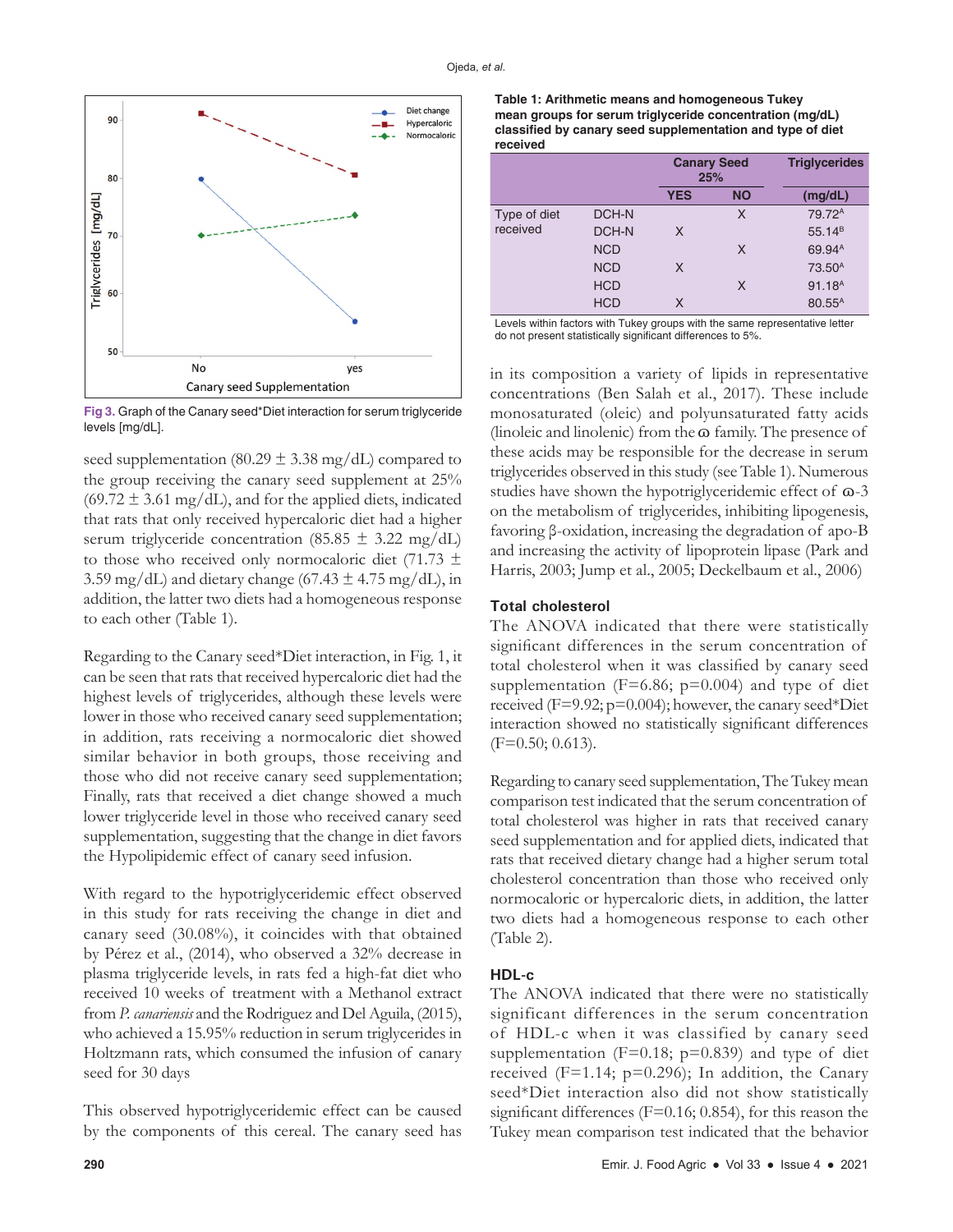#### **Table 2: Arithmetic mean and homogeneous Tukey mean groups for serum lipoprotein concentration classified by canary seed supplementation and type of diet received**

| <b>Canary seed</b><br>25%<br><b>YES</b><br><b>NO</b>          |              | <b>Total</b><br>cholesterol | HDL-c | LDL-c               |                    |                     |
|---------------------------------------------------------------|--------------|-----------------------------|-------|---------------------|--------------------|---------------------|
|                                                               |              |                             |       |                     | (mg/dL)            |                     |
| Type                                                          | DCH-N        |                             | X     | 190.55 <sup>A</sup> | 46.67 $A$          | 129.36 <sup>A</sup> |
| of diet<br>received<br><b>NCD</b><br><b>NCD</b><br><b>HCD</b> | <b>DCH-N</b> | X                           |       | 194.72 A            | 47.25 <sup>A</sup> | 134.56 <sup>A</sup> |
|                                                               |              |                             | X     | 183.69 A            | 46.32 $A$          | 112.90 A            |
|                                                               |              | X                           |       | 179.05 <sup>B</sup> | 43.06 $A$          | 119.63 <sup>A</sup> |
|                                                               |              |                             | X     | 174.38 A            | 45.08 A            | 110.25 $A$          |
|                                                               | <b>HCD</b>   | X                           |       | 179.04 <sup>B</sup> | 46.75 A            | $115.55^A$          |

Levels within factors with Tukey groups with equal representative letter do not present statistically significant differences to 5%.

of serum HDL-c levels was homogeneous for both canary seed and diet supplementation (see Table 2).

## **LDL-c**

The ANOVA indicated that there were statistically significant differences in the serum concentration of LDL-c when it was classified by canary seed  $(F=16.39;$  $p$ <0.001) and type of diet received (F=18.33;  $p$ <0.001); however, the Canary seed\*Diet interaction showed no statistically significant differences (F=0.09; 0.914). In Concern to canary seed supplementation, the Tukey mean comparison test indicated that the serum LDL-c concentration was higher in rats that received canary seed supplementation, and for applied diets, it indicated that rats that received change of diet had a higher serum LDL-c concentration than those who received only normocaloric or hypercaloric diets, in addition, the latter two diets had a homogeneous response with each other (see Table 2). Serum levels of total cholesterol and LDL-c were higher in rats that received canary seed supplementation (Table 2); in the case of HDL-c there were no statistically significant differences when classified by canary seed supplementation, type of diet received and Canary seed\*Diet interaction.

By comparing the total cholesterol values observed in this study, with that reported in the literature (Rodríguez and Del Aguila, 2015), it can be noted that there was no match between the two trials. They found a 21.45% decrease in the concentration of this metabolite in Holtzmann rats that consumed the canary seed infusion for 30 days at a rate of 100mg/kg, while in this study there was no variation for cholesterol and LDL-c and HDL-c.

The absence of a hypocholesterolemic effect in this study may be due to several factors. The first may have been associated with the time the animals consumed the infusion. If any bioactive component present in the seed had the property of promoting the excretion of cholesterol (in the form of intestinal metabolites or bile salts) it will require a specific timeframe, since the elimination of this molecule is a slow process (Cofan, 2014). A second possible cause could be the process of making the infusion. According to Ben Salah et al., 2017, this seed has a representative concentration of phytosterols among which stands out the β-sitosterol (molecule associated with a decrease in hypercholesterolemia). The brewing process could lead to a low recovery of these plant sterols in the infusion, which caused the absence of any effect.

## **CONCLUSION**

The hypotriglyceridemic effect of a change of diet and *the ad libitum* consumption of infusion of the canary seed at 25% was confirmed, canary seed consumption did not alter normal values. Regarding to cholesterol and lipoproteins responsible for its transport, no decreasing effect was demonstrated on serum concentrations.

# **CONTRIBUTION FROM THE AUTHORS**

L.O. and N.N-M., design of essays and writing. L.P-Y., statistical analysis, Y.D., J.T., R.O., R.V., F.M., experimental development. F.M. English Language Review.

# **REFERENCES**

- Ahmad, M., Z. A., Gul-Zaffar and M. Habib. 2014. A review on Oat (*Avena sativa* L.) as a dual-purpose crop. Sci. Res. Essays. 9: 52-59.
- Alarcón-Corredor, O. M., J. Villarroel, R. Alfonso and C. Rondón. 2011. Manifestaciones clínicas y cambios en la química sérica y tisular en ratas tratadas con vitamina D3 (calciferol). Arch. Latinoam. Nutr. 61: 1-7.
- Ben Salah, H., M. Kchaou, R. B. Abdallah, R. Abdennabi, M. Ayedi, N. Gharsallah and N. Allouche. 2017. Chemical composition, Characteristics profiles and bioactivities of Tunisian *Phalaris canariensis* seed: A potential source of ω-6 and ω-9 fatty acids. J. Food Nutr. Res. 5: 708-716.
- Bhatt, T., M. Coombs and C. O'Neil. 2006. Biogenic silica fibre promotes carcinogenesis in mouse skin. Int. J. Cáncer. 34: 519-528.
- Boye, J. I., A. Achouri, N. Raymond, C. Cleroux, D. Weber, T. B. Koerner, P. Hucl and C. A. Patterson. 2013. Analysis of glabrous canary seeds by ELISA, mass spectrometry, and Western blotting for the absence of cross-reactivity with major plant food allergens. J. Agric. Food Chem. 61: 6102-6112.
- Bustos, P. 2003. Factores de riesgo de enfermedad cardiovascular en adultos jóvenes. Rev. Méd. Chile. 131: 973-998.
- Cofan, M. 2014. Mecanismos básicos. Absorción y excreción de colesterol y otros esteroles. Clin. Invest. Arterioscl. 26: 41-47.
- Cogliatti, M. 2012. Canaryseed crop. Sci. Agropecuar. 3: 75-88.
- Deckelbaum, R. J., T. S. Worgall and T. Seo. 2006. ω-3 Fatty acids and gene expression. Am. J. Clin. Nutr. 83: 1520S-1525.
- Dicovsky, L. M. and L. E. Meza. 2020. Alpiste, *Phalaris canariensis,*  su uso para consumo humano. Rev. Cin Tecnol. 20: 1-11.
- El Sayed, M., J. Abdel Aal, P. Hucl and F. Sosulski. 1997. Structural and compositional characteristics of canaryseed (*Phalaris canariensis* L.). J. Agric. Food Chem. 45: 3049-3055.